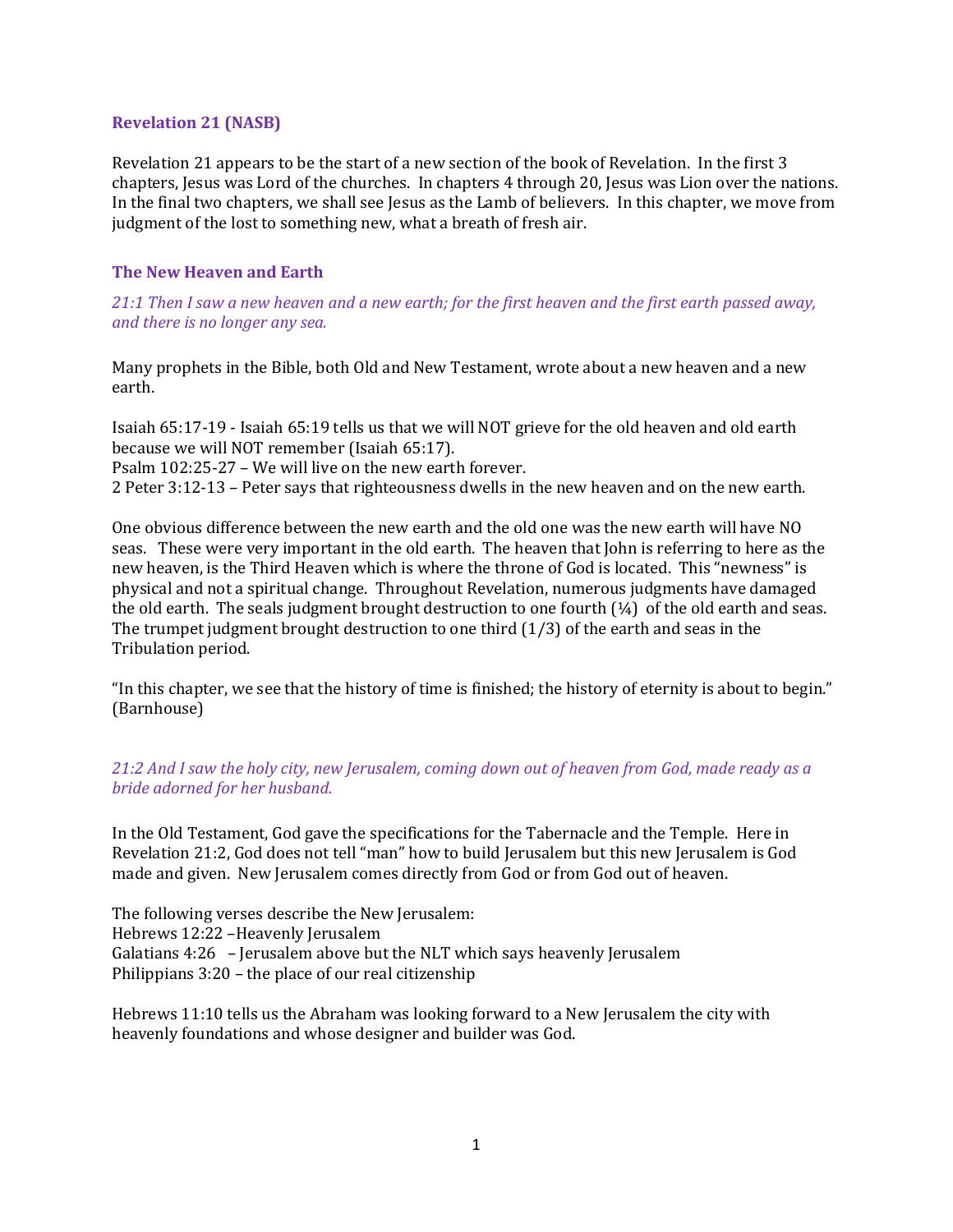21:3 And I heard a loud voice from the throne, saying, "Behold, the tabernacle of God is among men, and He will dwell among them, and they shall be His people, and God Himself will be among them,

This verse sounds like a return to the Garden of Eden after Creation but before the fall. Instead of God in heaven and Man on the earth, we will be in the presence of God and Jesus.

## 21:4 and He will wipe away every tear from their eyes; and there will no longer be any death; there will no longer be any mourning, or crying, or pain; the first things have passed away."

There will be no more death or mourning or crying or pain. The absence of these things proves what we read in Isaiah 65:17 because if we remember everything then there will be these things.

21:5 And He who sits on the throne said, "Behold, I am making all things new." And He \*said, "Write, for these words are faithful and true." 6 Then He said to me, "It is done. I am the Alpha and the Omega, the beginning and the end. I will give to the one who thirsts from the spring of the water of life without cost. 7 He who overcomes will inherit these things, and I will be his God and he will be My son. 8 But for the cowardly and unbelieving and abominable and murderers and immoral persons and sorcerers and idolaters and all liars, their part will be in the lake that burns with fire and brimstone, which is the second death."

If God said that He would make all things new, then it is absolutely true. He has told John to write these things down, therefore it will happen as He said. The Greek word for "It is done" is 'gegonan'. We saw it in Revelation 16:17 at the end of the bowl judgments. On the cross Jesus said 'tetelestai', "It is finished." These words are not different. They are the same because they are the ending.

The mystery described in Ephesians 1:9-10 is resolved. Everything in heaven and on earth are unified under the rule of Jesus Christ. Just as on the old earth, there is a spring that gives Living Water or Water of Life for the thirsty. John 4:13

Verse 8 tells us who will join Satan, the Antichrist and the False Prophet. It says that the "cowardly and unbelieving and abominable and murderers and immoral persons and sorcerers and idolaters and all liars". This list is comparable to the list of 7 things that are an abomination to God listed by Solomon in Proverbs 6:16-19. Solomon lists haughty eyes – the kind that looks down on others, a lying tongue, hands that shed innocent blood, a heart that devises wicked plans, feet that run rapidly to evil(vile), a false witness who utters lies, one who spreads strife among brothers.

21:9 Then one of the seven angels who had the seven bowls full of the seven last plagues came and spoke with me, saying, "Come here, I will show you the bride, the wife of the Lamb."

## The New Jerusalem

10 And he carried me away in the Spirit to a great and high mountain, and showed me the holy city, Jerusalem, coming down out of heaven from God,

It is good to see that this angel has more than one purpose. John remembered this angel because this angel had poured out the seventh and final bowl in Revelation 16:17-21. Here the angel is going to show John the Bride which is New Jerusalem.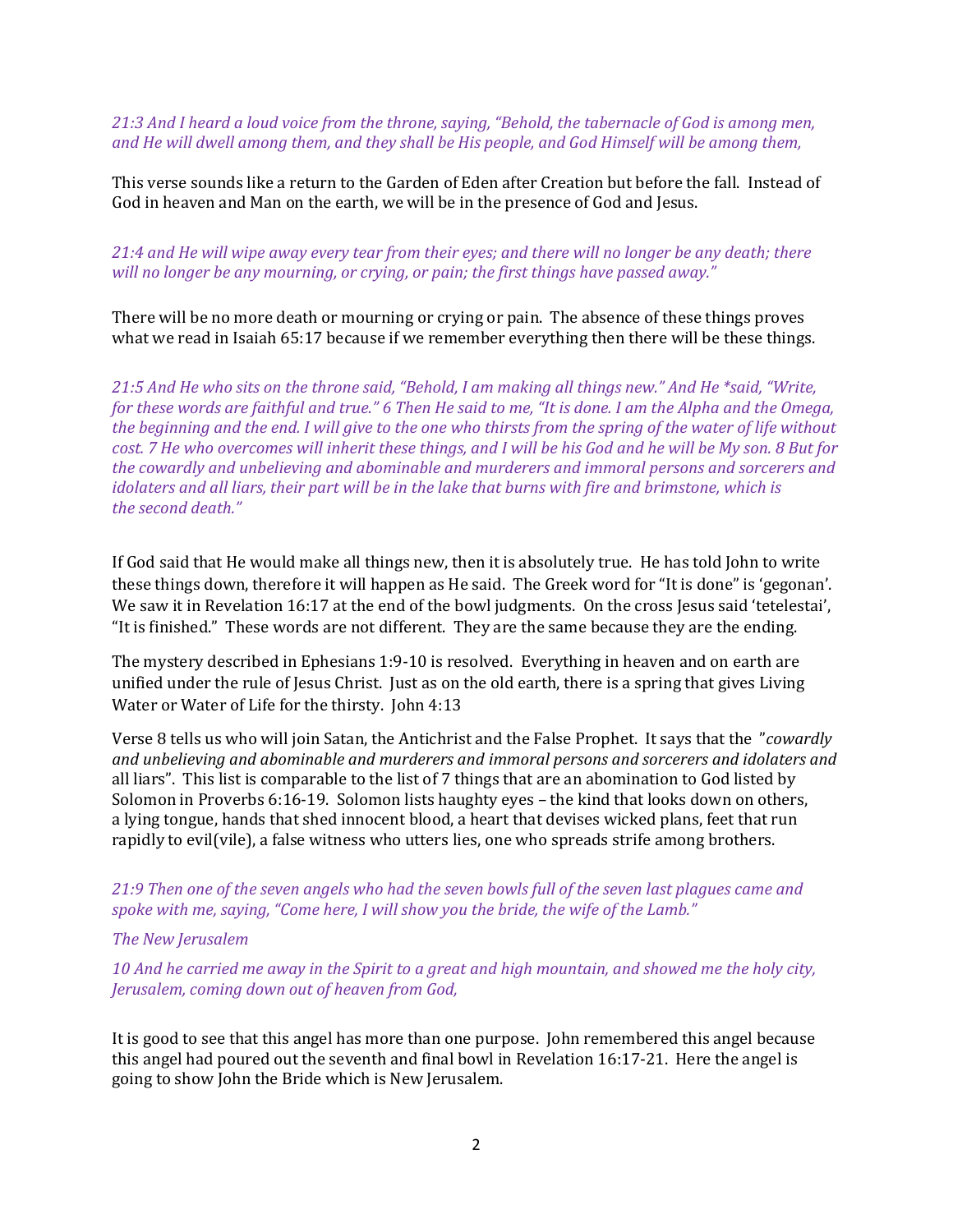21:11 having the glory of God. Her brilliance was like a very costly stone, as a stone of crystal-clear jasper. 12 It had a great and high wall, with twelve gates, and at the gates, twelve angels; and names were written on them, which are the names of the twelve tribes of the sons of Israel. 13 There were three gates on the east and three gates on the north and three gates on the south and three gates on the west. 14 And the wall of the city had twelve foundation stones, and on them were the twelve names of the twelve apostles of the Lamb.

There must be some connection between New Jerusalem and the Church or the saints. In Ephesians 5:22-33, Paul says that the Church is the Bride and here in Revelation 21 the Bride is New Jerusalem. One possible explanation for both being the Bride is that the saints will live forever in New Jerusalem. Are these verses to be taken literally or figuratively? Is New Jerusalem a place or people? As we go through these verses consider both.

In the next few verses, the beauty of New Jerusalem is described. There will be twelve gates with 3 in each direction which are named for the twelve tribes of Israel. Why will we need walls at that time? We don't really know. There will be no more enemies. It shows that some may be excluded from the city.

The twelve foundations of the walls will bear the names of the twelve disciples of the Lamb. Of all of the glorious things in New Jerusalem, this is a peculiar thing to honor them with. Ephesians 2:19- 20 tells us that we are to be members of God's "household built on the foundation of the apostles and prophets with Christ Jesus as the chief cornerstone.

21:15 The one who spoke with me had a gold measuring rod to measure the city, and its gates and its wall. 16 The city is laid out as a square, and its length is as great as the width; and he measured the city with the rod, fifteen hundred miles; its length and width and height are equal.17 And he measured its wall, seventy-two yards, according to human measurements, which are also angelic measurements.

John sees an angel holding a measuring rod made of gold. One possible explanation for God telling us the size of New Jerusalem is to give us comfort in knowing there is plenty of room. John Walvoord said "Whatever its shape, a city of large dimensions would be proper if it is to be the residence of the saved of all ages including infants who died before reaching the age of accountability. It is not necessarily true, however, to hold that everyone will live continually within its walls throughout eternity. The implications are that there is plenty of room for everyone and this city provides a residence for the saints of all ages."

I can't imagine walls that are 216 feet thick.

21:18 The material of the wall was jasper; and the city was pure gold, like clear glass.19 The foundation stones of the city wall were adorned with every kind of precious stone. The first foundation stone was jasper; the second, sapphire; the third, chalcedony; the fourth, emerald; 20 the fifth, sardonyx; the sixth, sardius; the seventh, chrysolite; the eighth, beryl; the ninth, topaz; the tenth, chrysoprase; the eleventh, jacinth; the twelfth, amethyst 21 And the twelve gates were twelve pearls; each one of the gates was a single pearl. And the street of the city was pure gold, like transparent glass.